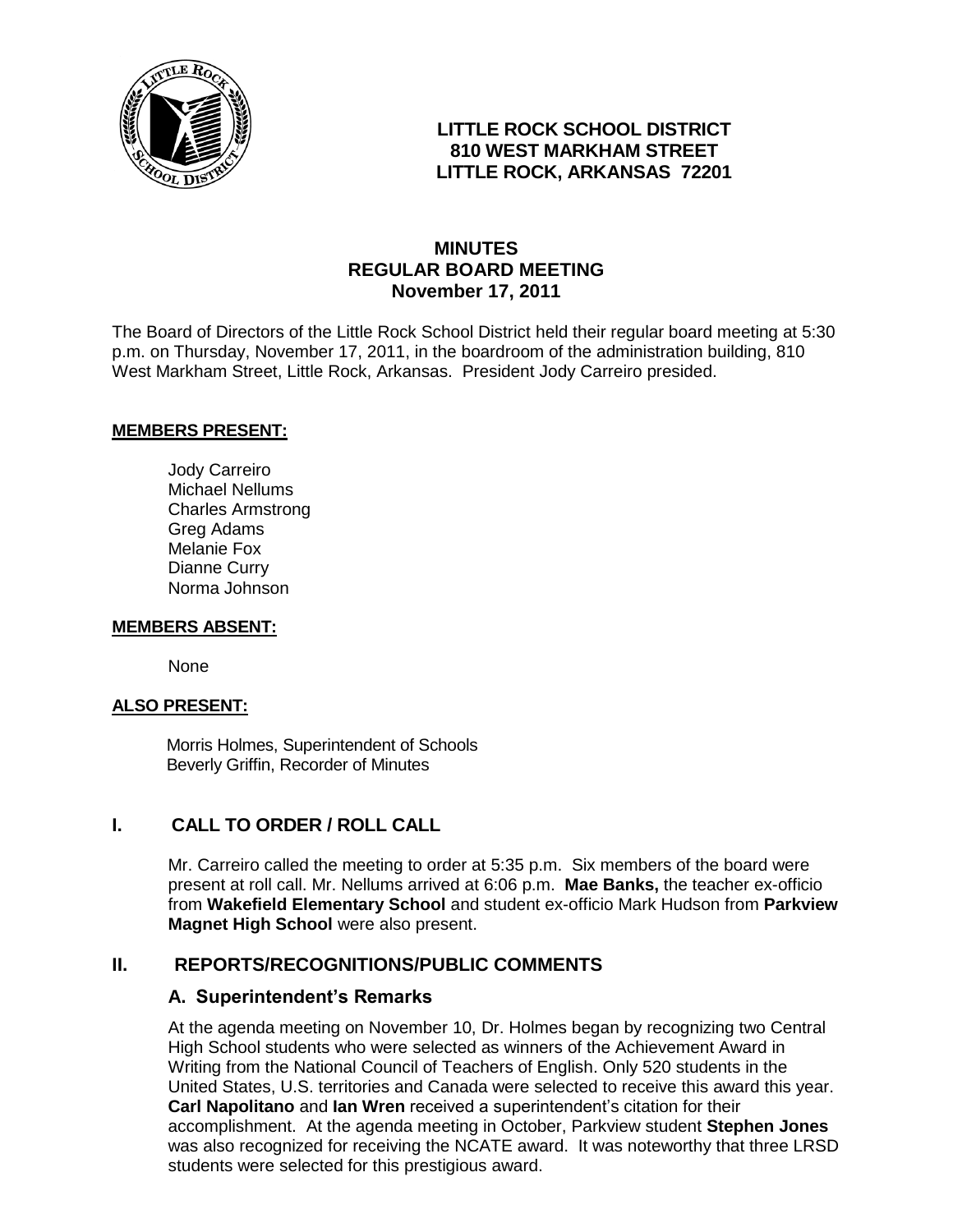Board Meeting November 17, 2011 Page 2

> The **Parkview Magnet High School Debate Team recently** attended the World Mock Trial Championships in New York City. Teams from all over the world were invited to compete and Parkview placed  $12<sup>th</sup>$  overall in the competition. Ms. Treadway, the debate team sponsor and coach, addressed the audience and introduced the students.

> The **Central High School Math Team** participated in the 2011 Fall Startup Event, a national mathematics contest administered by National Assessment & Testing. Students worked for thirty minutes, racing to answer one hundred problems on a variety of mathematical topics. Central students placed  $15<sup>th</sup>$  overall in the competition. Coach McFarland addressed the audience and introduced the students.

Dr. Holmes announced the LRSD had been recognized by the U. S. Communities Government Purchasing Alliance with a Merit Award of Appreciation. This award recognizes the District's commitment to sound practices and fiscal management. Mr. Bailey and the Financial Services team were congratulated for this achievement.

**Mark Hudson** from **Parkview** was the November student ex officio; **Mae Banks**, representing **Wakefield Elementary School**, was the teacher ex officio. They each received a citation in appreciation of their service to the board.

#### **B. Partners in Education**

At the agenda meeting on November 10, Ms. Milam presented new partnerships for the board's consideration and approval.

**Goldman Recycling,** represented by *Matthew Adams, Randy Pierce and Matt Miskin.* **and the City of Little Rock,** represented by *Melinda Glasgow and Suzanne Hirrel*, in partnership with **Roberts, Carver, Forest Park, Gibbs, Washington and Rockefeller Elementary Schools,** represented by *Building principals and staff*

**Emmanuel Baptist Church**, represented by *Betty Mitchell and other church members*, in partnership with **Woodruff Early Childhood Center**, represented by Principal *Sherkeyer Jackson*

Ms. Fox moved to approve the partnerships; Mr. Armstrong seconded the motion. It **carried unanimously**.

#### **C. Remarks from Citizens**

**Sheena Lewis** introduced herself as a member of *DIVAS, Inc.* and also serves as a member of the *Children Youth & Families Commission*. She spoke to the board requesting support for DIVAS, Inc. in their efforts to work with female students in middle and high schools. She reported they currently meet with students at Central High School and Nancy Rousseau is a supporter of their efforts. They hold an annual scholarship gala at the governor's mansion, and this year three scholarships will be awarded at that event.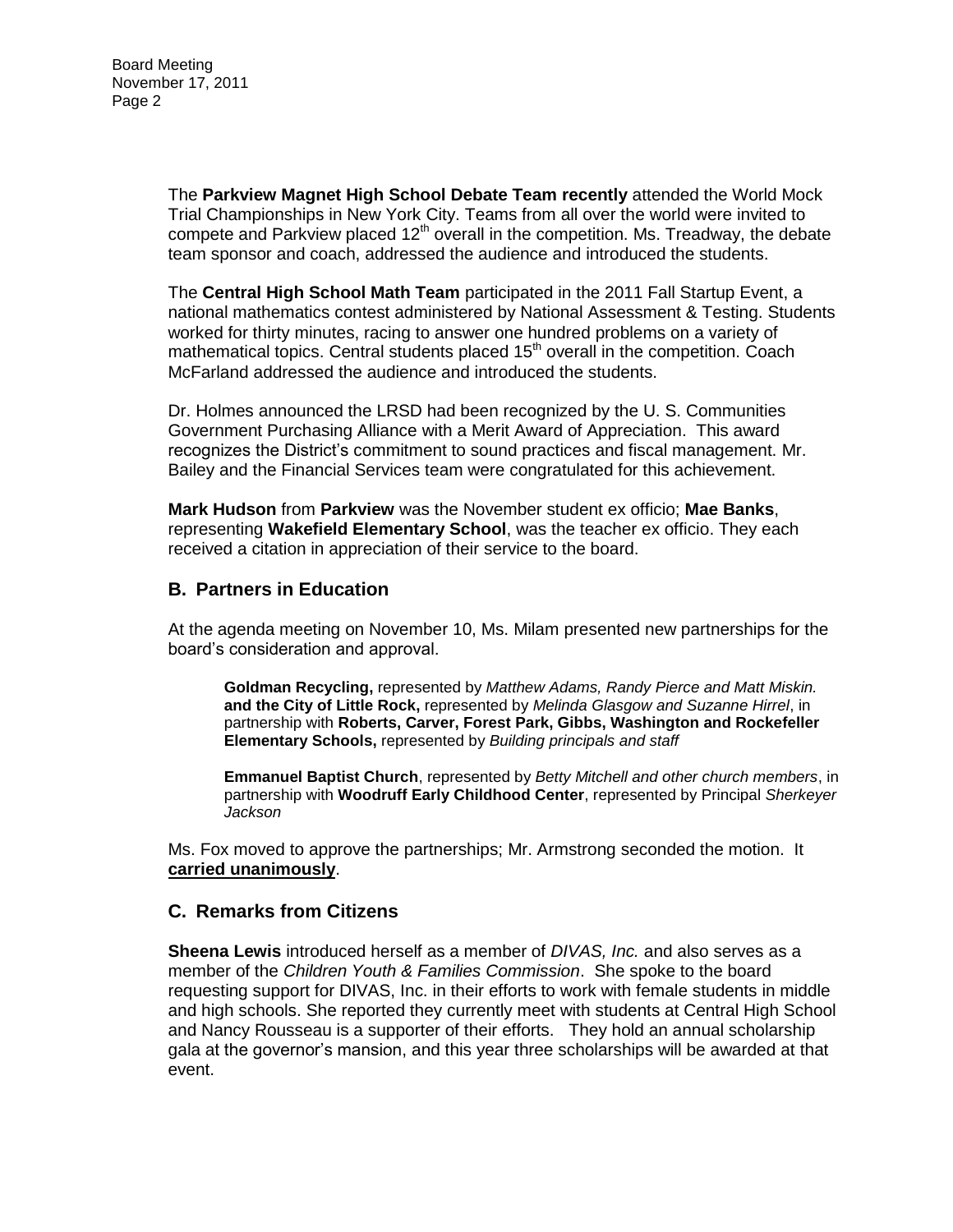# **D. Donations of Property**

The board was asked to approve the receipt of recent donations to the district. The student ex officio, Mark Hudson, read the list of donations. Mr. Armstrong made a motion to accept the donations; Ms. Curry seconded the motion and it **carried unanimously**.

| <b>SCHOOL/DEPARTMENT</b>      | <b>ITEM</b>                                                                                        | <b>DONOR</b>                                                       |
|-------------------------------|----------------------------------------------------------------------------------------------------|--------------------------------------------------------------------|
| <b>Bale Elementary</b>        | \$500,00 cash to assist the<br>cheerleading team                                                   | Mr. Hardin Bale                                                    |
| Central High School           | \$10,000,00 cash to the Sunshine Fund<br>\$200,00 cash                                             | Mr. & Mrs. Christoph Keller<br>Kerrie L. Keith and Ragan L. Malott |
| Pulaski Heights Middle School | Donation of art paper products, valued<br>at \$2,500.00 for use in art classes                     | Square Deal Builders, LLC                                          |
| Rockefeller Elementary School | Donation of materials and labor valued<br>at approximately \$650.00 for<br>landscaping the grounds | Epoch Church                                                       |

#### **DONATIONS**

# **E. Little Rock PTA Council**

Mr. Becker invited the board to attend the monthly PTA Council meetings, held every second Tuesday at 11:00 a.m. The December meeting will be held at Hamilton Learning Academy on December 13. The location of the monthly meetings is on the district's calendar, and the public and board are always invited to attend.

# **F. Little Rock Education Association**

Cathy Kohler thanked college of education students for attending the board meeting as part of their class requirements. She also thanked the student ex officio for serving as a positive example of our student body. She thanked Mr. Carreiro for attending the LREA Council meeting to speak about the Arkansas Teacher Retirement System and the current issues related to that topic. She thanked Norma Johnson for speaking at the appreciation dinner for Educational Support Personnel.

Ms. Kohler recognized Lillie Bouie and Les Taylor who recently met with representatives from the Walmart foundation to discuss Breakfast in the Classroom. She distributed a packet of information which had been provided to teachers specifying how to use the ten minutes set aside for Breakfast in the Classroom for educational purposes. Ten schools in the LRSD are currently participating.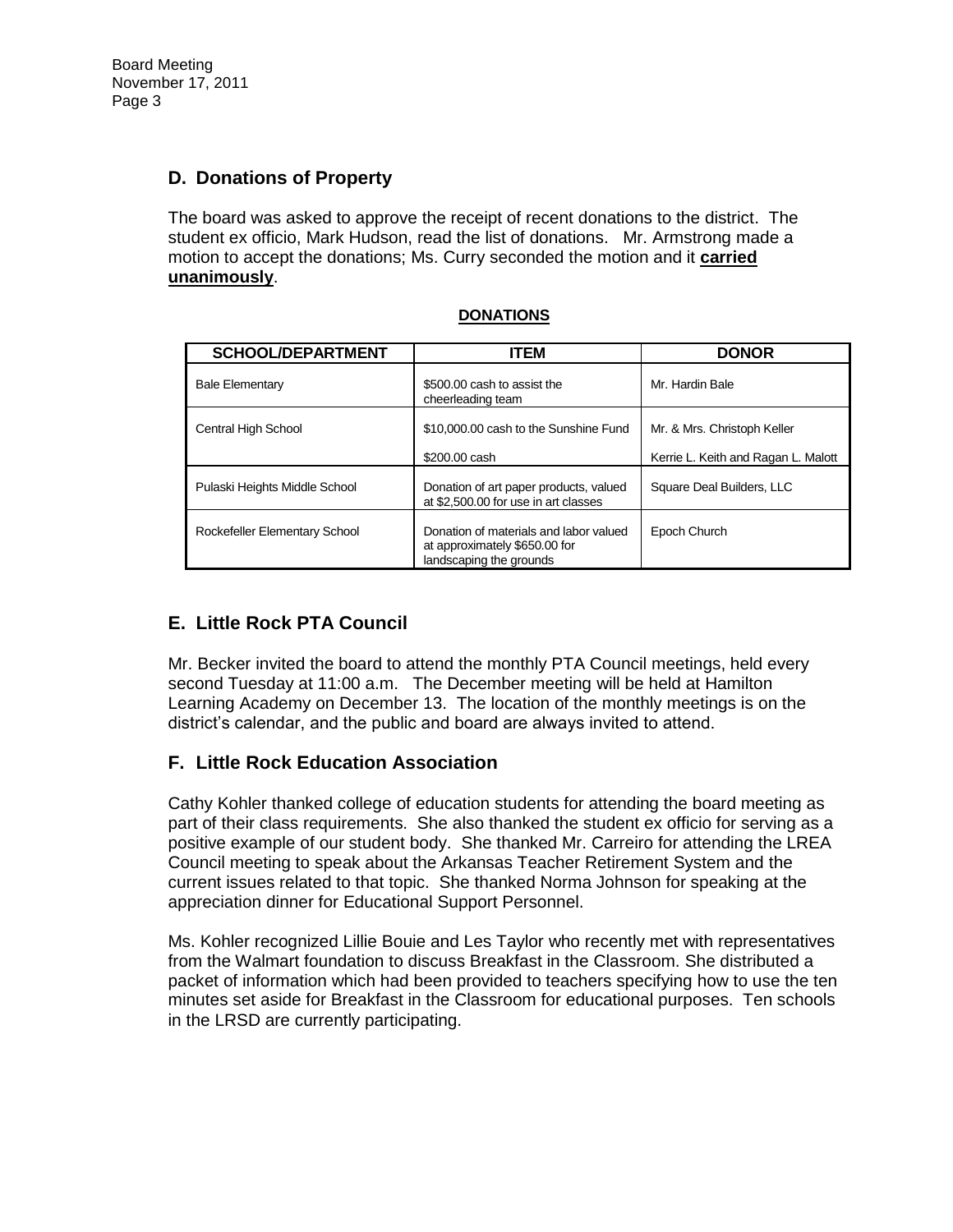# **III. REPORTS AND COMMUNICATIONS**

# **A. Remarks from Board Members**

Mr. Adams complimented the VIPS staff for organizing the annual Jane Mendel reading day, noting that this is a good opportunity for members of the community to visit the schools and support our students. He expressed appreciation to the administration for the quarterly reports provided at the last meeting. He reviewed the highlights provided in these reports, notably the overall indicators showing teacher absences are down, classroom walkthroughs are up, and efforts to increase enrollment in music and art are effective.

Mr. Adams reported attending part of the middle school summit. He discussed efforts by parents in the district who are looking at the middle level educational opportunities in the district and are making decisions to support the LRSD by sending their children to our schools.

Ms. Curry reported she had read at Chicot Elementary, and she agreed with Mr. Adams' comments on the compilation of the quarterly report.

Mr. Armstrong also agreed with previous comments on the indicators of progress provided in the annual report. He was especially pleased and encouraged that some schools have implemented efforts to increase the number of students who take the SAT.

Ms. Johnson reported on attending a musical program at Gibbs Elementary, a PTSA meeting at Hamilton, and the secondary level principals meeting. She was pleased with efforts to keep the district progressing forward. She invited and encouraged the community to get involved and to be a part of the LRSD.

Ms. Fox reported she had read at Jefferson Elementary, where the principal had a six year old student shadowing her for the day, including doing classroom walkthroughs.

Mr. Nellums reported he had met with Joyce Elliott and the advisory board of Promise Neighborhoods. He encouraged the board to work to ensure our commitment to the Promise Neighborhood initiative is evident. He visited Parkview High School and has discussed with Dr. Holmes some issues which need attention and correction. He asked parents to speak with their children to encourage them to take their studies seriously.

Mr. Carreiro reported reading in a  $4<sup>th</sup>$  grade classroom at M. L. King Elementary. He had a good time reading and enjoyed visiting with others from the community who were there to participate in reading day.

Mr. Adams mentioned the upcoming All Region Choir Concert on Saturday at 6:00 p.m. at First Pentecostal Church. Students from middle and high school choirs will be performing.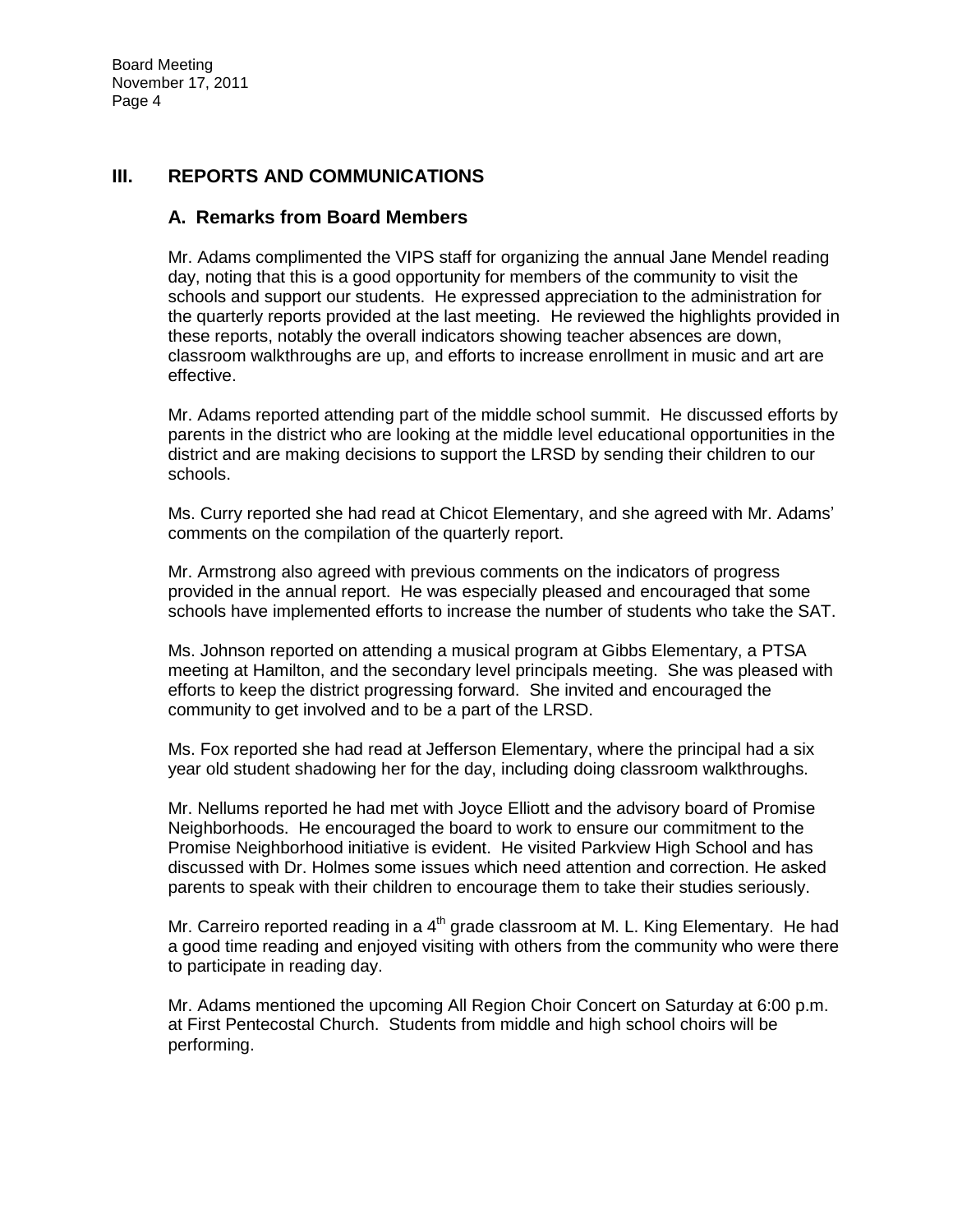# **B. Discussion and Review: 2012 Rezoning Board Election Zones**

Attorney Heller provided preliminary information regarding the required rezoning of school district election zones at the November agenda meeting. Copies of proposed rezoning maps were provided to the district by Metroplan and were displayed in the board's conference room. Mr. Carreiro provided information for the board's review, and reported Mr. Heller would be providing additional guidance and information as necessary.

# **C. Exploratory Activity for New Tech High School**

Dennis Glasgow reported on the exploratory process being used to implement a New Tech High School in the Little Rock School District. New Tech schools are STEM (Science, Technology, Math, and Engineering) based schools which prepare students to attend college. Mr. Glasgow reported the various considerations being reviewed including the preparation of staff, designation of facilities, purchase of equipment, allocation of funding, and development of policies.

Mr. Glasgow, Dr. Holmes, Ms. Fox and several others from the LRSD visited Manor Tech High School near Austin, TX. They were impressed with the project-based learning and self-motivation evidenced by the students. Students are given a project to work on and they are responsible for research, investigation, and collection of information. The completed projects are then presented to a panel of adults multiple times over the course of the year.

The group also visited Cross County High Tech high school near Wynne, AR. They found the students are excited about learning, love attending school, have full access to technology and enjoy the freedom to come and go from the classroom during the day in order to achieve the goals of their project.

After additional research, information on the costs associated with New Tech will be presented to the board for review and approval. Expected planning and start up costs would be \$472,500 paid over a four year period and a contract with the New Tech Network would be required. If the decision is made to move forward, the school would be ready to open in August 2013.

# **D. Science, Technology, Engineering and Mathematics (STEM) Meeting with the University of Arkansas at Pine Bluff**

Dr. Holmes provided a draft Memorandum of Understanding between the LRSD and UAPB for implementing a STEM collaborative in the LRSD. Marvin Burton reported on the discussions held with representatives of UAPB and the District regarding implementation of STEM (Science, Technology, Engineering and Mathematics) initiatives in the LRSD. The M o U would be presented for the board's approval in December. Implementation of programs in the schools with AVID would begin in January.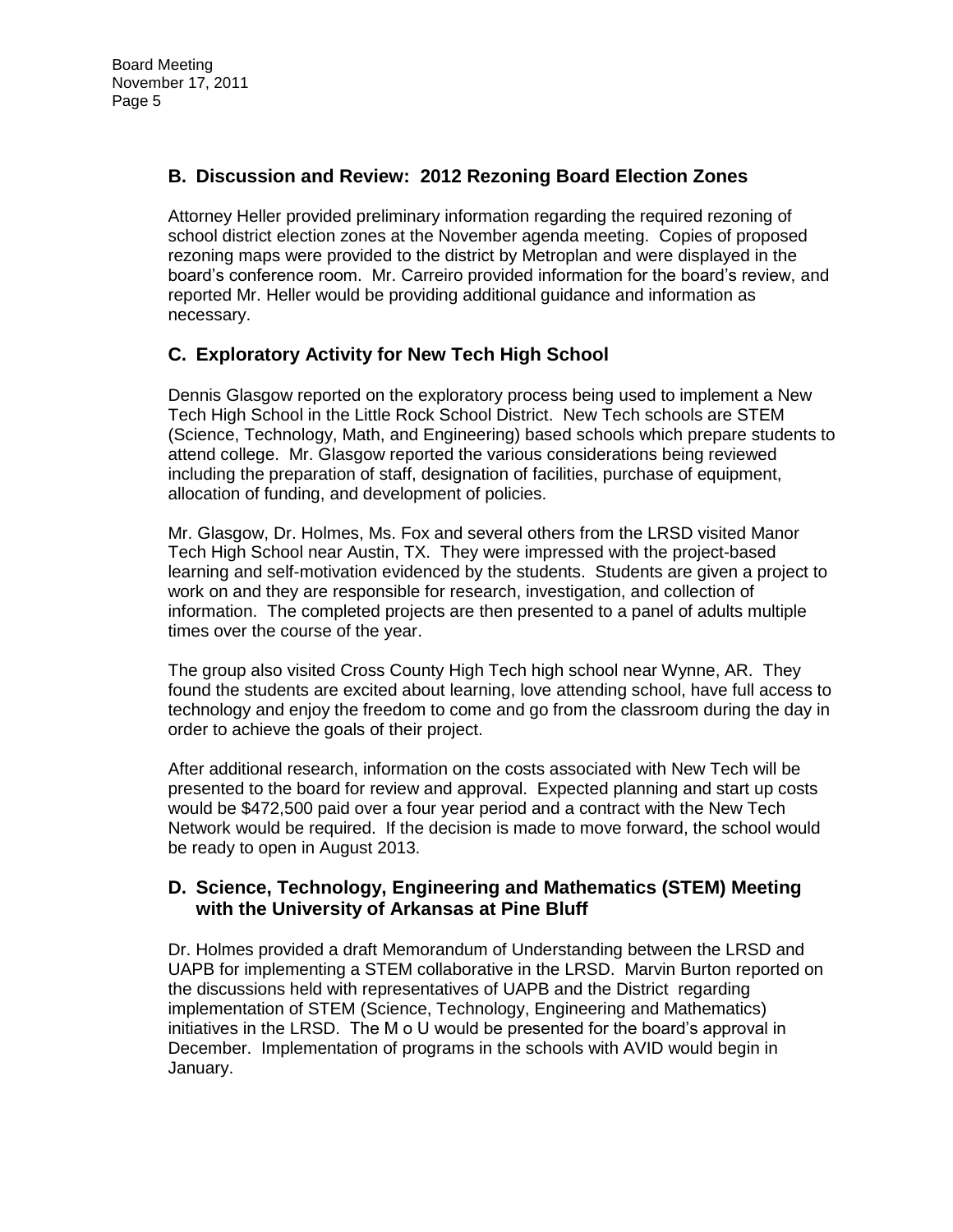# **E. Internal Auditors Report**

Mr. Becker's report was printed in the board's agenda. No other information was requested.

# **IV. APPROVAL OF ROUTINE MATTERS**

# **A. Minutes**

Minutes from the regular board meeting held on October 27, and from special meetings held on October 13 and November 10, 2011, were presented for review and approval. Mr. Armstrong made a motion to approve the minutes as presented. Ms. Curry seconded the motion and it **carried unanimously**.

# **V. BOARD POLICY AND REGULATIONS REVIEW**

# **A. Board of Education Policy and Regulations Revisions: First Reading for Policy Revisions**

Three policies were presented for first reading approval: IHCDA – Opportunities to Earn College Credit; IKA – Grading Systems; and IKF – General Education Graduation Requirements. Several regulations were also presented for the board's review. Ms. Fox moved to approve these three policies on first reading; Mr. Armstrong seconded the motion and it **carried unanimously**.

# **B. Curriculum Changes for the 2012-2013 School Year**

The administration recommended changes to the LRSD curriculum; the addition of Western Philosophy and GT Seminar. GT Seminar will be added to all middle schools for each grade and at all high schools for ninth graders. Western Philosophy will be taught at Central High school. The administration at Central recommended the implementation of Western Philosophy, but it will be available to other high schools if enough students are interested in enrolling. Ms. Fox moved to approve the recommendation. The motion was seconded by Mr. Armstrong and it **carried unanimously**.

# **C. Second Reading: Board Policy GCQ Reduction in Force**

The current personnel policies do not include a board approved process for the reduction in force for non-certified personnel. The policy was presented and approved on first reading in October. Ms. Fox moved to approve GCQ on second reading. Mr. Armstrong seconded the motion, and it **carried unanimously**.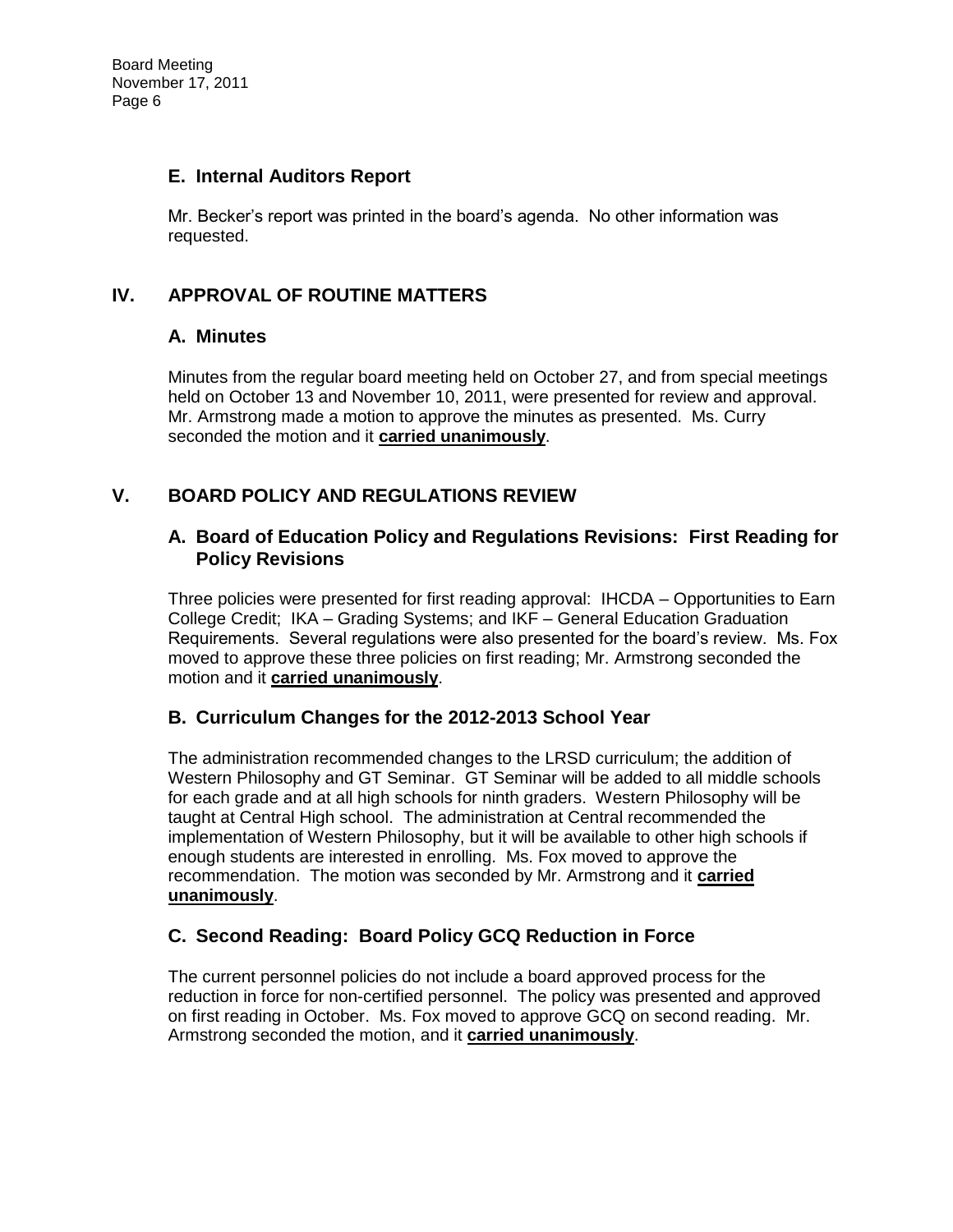### **VI. EDUCATIONAL SERVICES**

# A. **Arkansas Department of Education Title I A, Section 1003 (a) Supplemental Grant Application**

The board moved this item to the agenda of the special meeting held on November  $10<sup>th</sup>$ by suspending the rules. The recommendation was approved by a **unanimous vote**.

### **VII. HUMAN RESOURCES**

### **A. Personnel Changes**

Routine personnel changes were provided in the board's agenda. Ms. Fox moved to approve; Ms. Curry seconded the motion and it **carried unanimously**.

### **B. Revised Academic Coaches' Evaluation Handbook**

Mr. Hartz and Dr. Lloyd Sain presented an evaluation handbook for use in assessing the professional effectiveness of academic coaches. The board was provided with a copy of the handbook for review. Ms. Curry moved to approve the handbook; Ms. Fox seconded the motion, and it **carried unanimously**.

# **VIII. FINANCE & SUPPORT SERVICES**

#### **A. Budget Update**

Mr. Bailey reported briefly. The 2011 tax and property assessment information is expected shortly and will be provided for the board's information.

He responded to questions regarding expenditures of ARRA funding, noting that the money must be spent prior to the end of the year. Requisitions and payments are being completed and construction projects and installation of WiFi will be finished by the deadline.

Board members will be notified of audit committee meeting dates and are welcome to attend. Mr. Carreiro serves as the board's representative to the audit committee.

#### **B. Financial Reports**

The monthly financial reports were provided in the agenda.

# **IX. CLOSING REMARKS**

Dr. Holmes was asked to provide a brief summary of the ruling provided from a judge regarding a recent request for information under the FOIA laws.